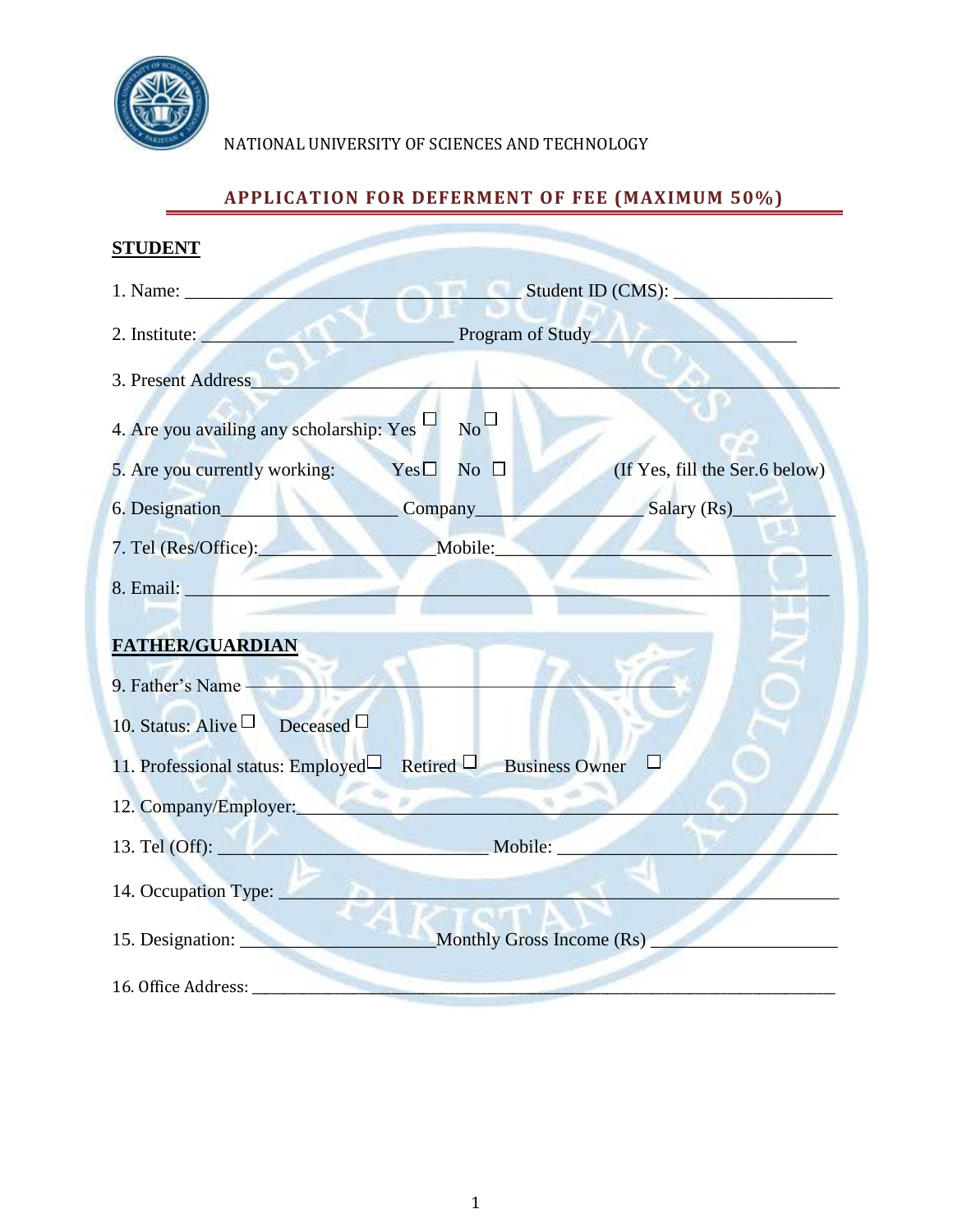### **FAMILY STAUS**

17. Brothers/Sisters/Children/Family Members studying \_\_\_\_\_\_\_\_\_\_\_\_\_\_\_\_\_\_\_\_\_\_\_\_\_\_

18. **Family Income:** Total Monthly income in Pak Rs.

### 19. **Family Expenditure :** (monthly) (in Pak Rs)

| Education                                                            | Accommodation | <b>Utilities</b><br>Food and<br>Other Misc |  | Self | <b>Total Expenditure</b> |        |  |
|----------------------------------------------------------------------|---------------|--------------------------------------------|--|------|--------------------------|--------|--|
|                                                                      |               |                                            |  |      | Monthly                  | Annual |  |
|                                                                      |               |                                            |  |      |                          |        |  |
|                                                                      |               |                                            |  |      |                          |        |  |
| <b>ACADEMIC/FINANCIAL</b>                                            |               |                                            |  |      |                          |        |  |
| 20. Duration of Course<br>Semester(s) Completed                      |               |                                            |  |      |                          |        |  |
| <b>CGPA</b><br>21. Present:<br>Semester                              |               |                                            |  |      |                          |        |  |
| 22. Tuition Fee Already Paid uptil (semester)                        |               |                                            |  |      |                          |        |  |
| 23. Period of Deferment From (Semester)<br>to                        |               |                                            |  |      |                          |        |  |
| 24. Total Amount to be deferred i.e. Rs                              |               |                                            |  |      |                          |        |  |
| 25. Period by which the amount is to be paid back to NUST From<br>to |               |                                            |  |      |                          |        |  |
|                                                                      |               |                                            |  |      |                          |        |  |
| 27. Reasons for Deferment:- (Detail Application may be attached)     |               |                                            |  |      |                          |        |  |
|                                                                      |               |                                            |  |      |                          |        |  |

### **Service UNDERTAKING**

 $\blacksquare$ 

 $\blacksquare$ 

 $\blacksquare$ 

The information given in this application is true to the best of my knowledge and I understand that any incorrect information will result in the cancellation of this application.

NUST reserves the right to use information given in this form for verification and other purposes.

| Parents/ Guardian Signature_ | Applicant Signature |
|------------------------------|---------------------|
| Date:                        | Date:               |